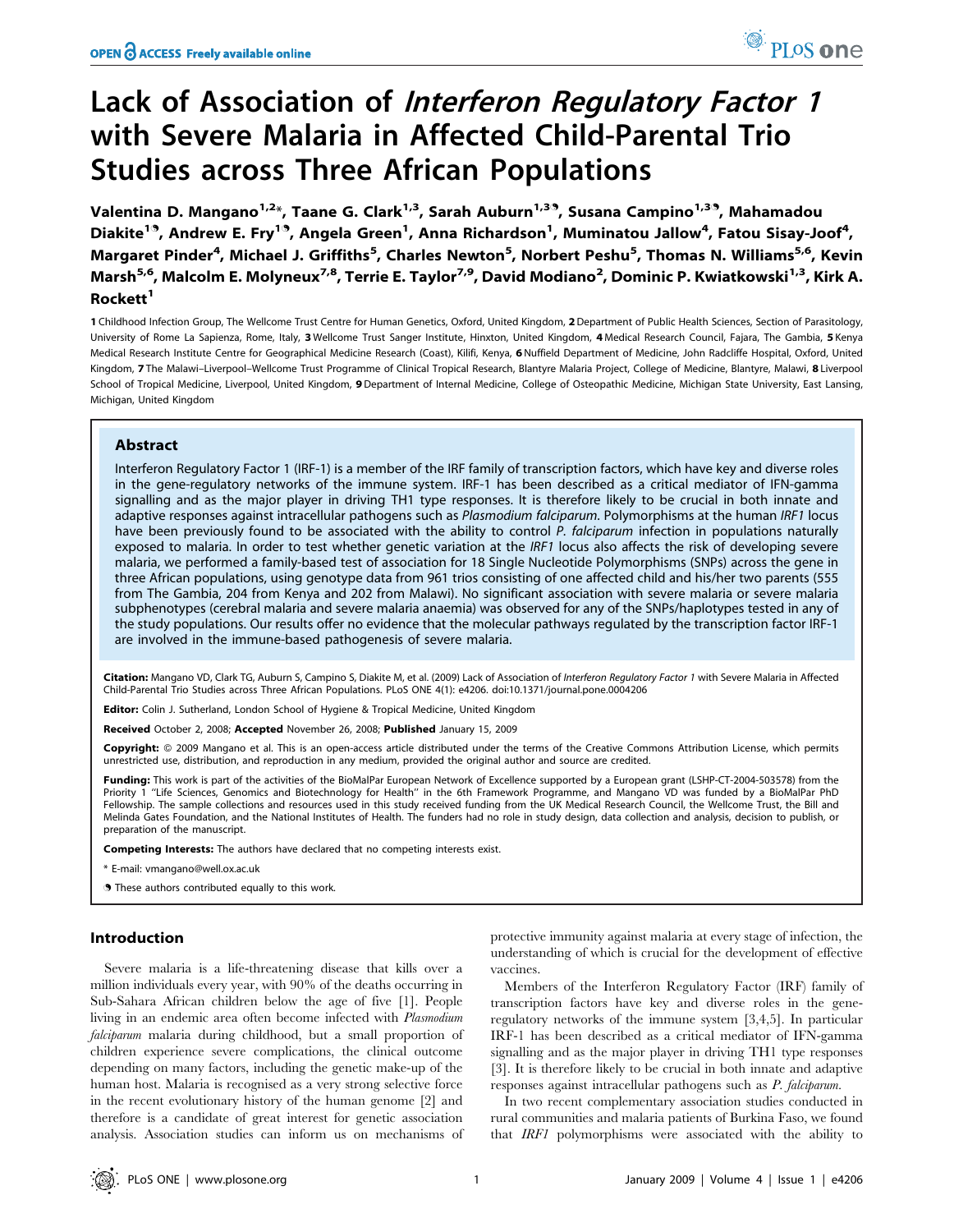control P. falciparum infection: in adult asymptomatic individuals living in rural villages IRF-1 alleles were associated with a higher prevalence of P. falciparum infection; the same alleles were associated with a higher parasite density in children with uncomplicated and severe malaria [6]. However, our work did not provide conclusive evidence for a role of this locus contributing to or providing protection from the severe manifestations of malaria disease [6], as may be found for a well known genetic factor such as haemoglobin S (HbS) [7].

In order to investigate whether genetic variation at the IRF1 locus contributes to a child's risk of developing severe malaria, we conducted a large multi-centre association study. As human populations in Africa show a great genetic diversity [8] population structure must be taken into account when conducting population based genetic association studies since it might lead to false positive results [9]. To avoid this drawback we applied the complementary Transmission Disequilibrium Test (TDT) approach [10]. Genotype data were collected from family trios consisting of one affected child and his/her two parents, and the genotype distribution observed in the severe malaria cases was compared to its expected distribution derived on Mendel's law of segregation. A comparison of such family-based association methods versus case-control approaches has been carried out using the wellestablished association of the sickle cell trait with protection against severe malaria. The two methods were found to have similar power and to give similar estimates of the level of protection [7]. Epidemiological studies have suggested that features of severe malaria, with regards to both age-incidence profiles and clinical spectrum, vary with levels of P. falciparum transmission intensity [11]. We therefore conducted our association analysis in trios from three sub-Saharan African countries covering a range of malaria ecologies, The Gambia, Kenya and Malawi.

Here we assess the role of IRF1 genetic variation in severe malaria, and by considering multiple populations, we able to investigate regional differences, whilst standardizing phenotype definition and study design.

## Results

We have genotyped 18 Single Nucleotide Polymorphisms (SNPs) in the IRF1 genetic region (Figure 1) in 961 nuclear trios comprising one child affected by severe malaria and his/her two parents. Severe malaria patient samples were collected as part of ongoing epidemiological studies at the Royal Victoria Hospital, Banjul, The Gambia (555 trios); the Queen Elizabeth Central Hospital, Blantyre, Malawi (202 trios); and Kilifi District Hospital, Kilifi, Kenya (204 trios). The family trios were assessed for pedigree misspecification using a panel of 48 additional markers spread across the genome and the *Nucl3ar* software package [12].

The allele frequencies calculated among the trio founders (Table 1) differ for many markers between The Gambia and either Kenya or Malawi (significant difference for 14 and 12 SNPs respectively), while they show a greater similarity between the two East-African countries (significant difference for 3 SNPs only), as we could expect on the basis of the geographical distribution and history of the three populations.

The power of a TDT analysis to detect transmission distortion is a function of the number of heterozygous parents in the sample and the level of distortion at the locus [13]. Trios in which at least one parent is heterozygous are informative in TDT analysis, and therefore the heterozygosity of a locus can be used as a measure of its information content in family-based association analysis. The observed heterozygosity (H) in the study populations is relatively high: The Gambia,  $H_G = 40.8\%$ ; Kenya,  $H_K = 38.7\%$ ; Malawi,  $H_M = 38.0\%$ . For comparison, in the HapMap populations Yoruba (Ibadan, Nigeria) and CEPH (Utah residents with ancestry from northern and western Europe) the heterozygosity of the IRF1 gene is the highest among the Th2 cluster  $(H_Y = 38\%$  and  $H_C = 45\%$ ) while the heterozygosity of the neighbouring  $IL5$  gene



Figure 1. The IRF1 locus and Single Nucleotide Polymorphisms (SNPs) tested for association with severe malaria in child-parental trios. From top to bottom, the figure shows: human chromosome 5 with its G-banding patterns (black, grey and black bands) where the location of the 5q31.1 band is indicated; genes contained within a 642 kb segment of the 5q31.1 band known as the ''Th2 cytokine cluster''; IRF1 gene region, where the arrow indicates the direction of transcription, horizontal lines indicate intergenic regions, white boxes indicate 5' and 3' un-transcribed regions (UTR), black boxes indicate exons and diagonal lines indicate introns; SNPs that were tested for severe malaria in our study populations and their location with respect to the IRF1 gene region. Coordinates quoted (Mb) are based on Ensembl release 40. doi:10.1371/journal.pone.0004206.g001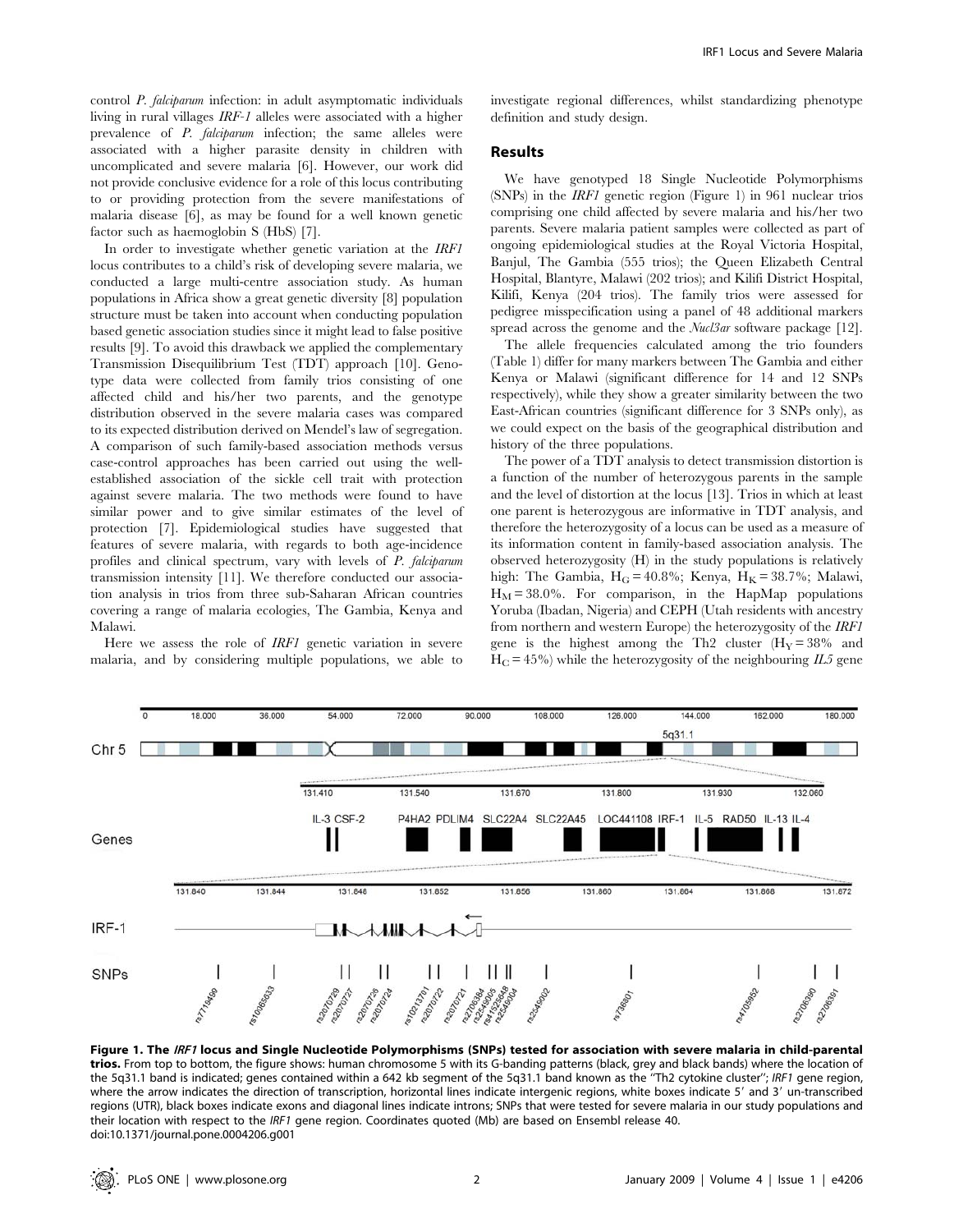Table 1. Minor allele frequency of HBB and IRF1 Single Nucleotide Polymorphisms (SNPs) in trio parents from The Gambia, Kenya and Malawi.

| l SNP       | Chr coord   | <b>Location</b> | <b>Alleles</b> | <b>The Gambia</b> |       | Kenya      |            | Malawi     |       | <b>MAF</b> comparison (P-values) |         |        |  |
|-------------|-------------|-----------------|----------------|-------------------|-------|------------|------------|------------|-------|----------------------------------|---------|--------|--|
|             |             |                 |                | <b>MAF</b>        | StE   | <b>MAF</b> | <b>StE</b> | <b>MAF</b> | StE   | G vs K                           | G vs M  | K vs M |  |
| HbS (rs334) | 11:5204808  | exonic          | T(A)           | 0.045             | 0.006 | 0.050      | 0.011      | 0.004      | 0.003 | 0.631                            | 9E-08   | 3E-08  |  |
| rs7719499   | 5:131841990 | 3' down         | G(G)           | 0.502             | 0.015 | 0.394      | 0.024      | 0.395      | 0.025 | 2E-07                            | 3E-07   | 0.992  |  |
| rs10065633  | 5:131844615 | intronic        | T(C)           | 0.500             | 0.015 | 0.394      | 0.024      | 0.397      | 0.025 | 3E-07                            | 1E-06   | 0.943  |  |
| rs2070729   | 5:131847820 | intronic        | C(A)           | 0.385             | 0.015 | 0.281      | 0.022      | 0.216      | 0.021 | 2E-07                            | $1E-17$ | 0.003  |  |
| rs2070727   | 5:131848174 | intronic        | C(A)           | 0.502             | 0.015 | 0.396      | 0.024      | 0.395      | 0.025 | 3E-07                            | 3E-07   | 0.992  |  |
| rs2070726   | 5:131849637 | intronic        | C(A)           | 0.504             | 0.015 | 0.394      | 0.024      | 0.393      | 0.025 | 1E-07                            | 1E-07   | 0.992  |  |
| rs2070724   | 5:131849971 | intronic        | G(A)           | 0.485             | 0.015 | 0.396      | 0.024      | 0.395      | 0.025 | 2E-05                            | 2E-05   | 0.992  |  |
| rs10213701  | 5:131851963 | intronic        | T(A)           | 0.364             | 0.015 | 0.454      | 0.025      | 0.476      | 0.026 | 1E-05                            | 8E-08   | 0.415  |  |
| rs2070722   | 5:131852385 | intronic        | T(G)           | 0.503             | 0.015 | 0.393      | 0.024      | 0.395      | 0.025 | 1E-07                            | 3E-07   | 0.976  |  |
| rs2070721   | 5:131853741 | intronic        | A(C)           | 0.388             | 0.015 | 0.279      | 0.024      | 0.208      | 0.021 | 2E-07                            | 2E-19   | 0.002  |  |
| rs2706384   | 5:131854779 | $5'$ up         | A(C)           | 0.404             | 0.015 | 0.358      | 0.025      | 0.373      | 0.024 | 0.029                            | 1E-01   | 0.576  |  |
| rs2549005   | 5:131855090 | $5'$ up         | G(A)           | 0.490             | 0.015 | 0.483      | 0.025      | 0.469      | 0.026 | 0.771                            | 3E-01   | 0.620  |  |
| rs41525648  | 5:131855674 | $5'$ up         | C(T)           | 0.280             | 0.014 | 0.238      | 0.021      | 0.170      | 0.019 | 0.024                            | 1E-09   | 0.001  |  |
| rs2549004   | 5:131855724 | $5'$ up         | C(G)           | 0.404             | 0.015 | 0.366      | 0.024      | 0.375      | 0.024 | 0.067                            | 2E-01   | 0.749  |  |
| rs2549002   | 5:131857477 | $5'$ up         | T(G)           | 0.380             | 0.015 | 0.337      | 0.024      | 0.350      | 0.024 | 0.034                            | 1E-01   | 0.620  |  |
| rs736801    | 5:131861498 | intergenic      | T(G)           | 0.054             | 0.007 | 0.013      | 0.006      | 0.006      | 0.004 | 5E-06                            | 2E-08   | 0.253  |  |
| rs4705952   | 5:131867517 | intergenic      | A(G)           | 0.354             | 0.015 | 0.373      | 0.024      | 0.381      | 0.024 | 0.358                            | 2E-01   | 0.781  |  |
| rs2706390   | 5:131870179 | intergenic      | A(C)           | 0.201             | 0.012 | 0.118      | 0.016      | 0.094      | 0.015 | 2E-07                            | $2E-11$ | 0.141  |  |
| rs2706391   | 5:131871205 | intergenic      | C(T)           | 0.051             | 0.007 | 0.041      | 0.010      | 0.053      | 0.011 | 0.303                            | 9E-01   | 0.315  |  |

The table shows the SNPs that have been genotyped in the affected child parental trio studies and their frequency in trio parents from The Gambia, Kenya and Malawi. These are not unbiased estimates of the population frequencies. Chr coord is the SNP chromosome coordinate (chromosome: base pair) based on Ensemble release 40. Location: location of the SNP with respect to the HBB or IRF1 locus. Alleles: minor and major alleles (major allele is shown in brackets). MAF: Minor Allele Frequency in pedigree parents (The Gambia, N = 1100; Kenya, N = 408; Malawi, N = 404). StE: Standard Error of the MAF. MAF comparison: P-values of Yates corrected  $\chi^2$  Test for comparison of MAF between populations; a P-value<0.05 is considered statistically significant. G: The Gambia. K: Kenya. M: Malawi. doi:10.1371/journal.pone.0004206.t001

is the lowest among the Th2 cluster  $(H_Y = 25\%$  and  $H_C = 21\%)$ (HapMap data release 3.1).

We conducted single marker and haplotype TDT association analysis using a custom script implemented in R statistical software and based on Transmit [14], and the equivalent FBAT approach [15] for comparison of the results. Considering the differences in allele frequencies observed, along with possible differences in clinical spectrum, we conducted the association analysis separately for each of the study populations. When a similar trend was observed in each population, we would pool the data adjusting for study region to increase the power.

The application of the single locus TDT to the 18 IRF1 SNPs revealed no evidence of association (all P-values $> 0.05$ ) across all populations, neither with severe malaria or with the subphenotypes of cerebral malaria (CM) and severe malaria anaemia (SA) under any of the models tested (additive, dominant, recessive and heterozygous advantage). The results for the test of association with severe malaria under the additive model are shown in Table 2. There was no evidence of heterogeneity or differences in the allelic odds ratios between the CM and SA phenotypes for each SNP (all P-values $\geq$ 0.05), supporting the interpretation above that there were no strong SNP effects being masked by sub-clinical phenotype.

In comparison, the HbS allele shows, as expected, a very strong protective effect against severe malaria, with a reduction in risk of 81% and 87% in the Gambian  $(P=6\times10^{-19})$  and Kenyan  $(P=9\times10^{-5})$  populations, respectively. The effect of the HbS allele could not be tested in the trios from Malawi, due to its low

allele frequency in this population and therefore the number of informative trios is not sufficient to compute the statistic.

Linkage Disequilibrium (LD) analysis was performed using the HAPLOVIEW application [16] and revealed a similar haplotype architecture in the three populations (Figure 2). Two blocks of high LD have been identified- the first corresponding to the downstream and coding region (SNPs rs7719499 to rs2070721; average r2: Gambia = 0.75, Kenya = 0.72, Malawi = 0.68) of the gene, the second to the proximal upstream region  $\leq 5$  kb from the first exon, SNPs rs2706384 to rs2549002; average r2: Gambia = 0.70, Kenya = 0.63, Malawi = 0.56)–while very low levels of LD were observed in the intergenic upstream region  $($ >5 kb from the first exon, SNPs rs736801 to rs2706391; average r2: Gambia =  $0.08$ , Kenya =  $0.07$ , Malawi =  $0.05$ ). These results are consistent with previous findings in two other West-African populations from Burkina Faso [6].

We tested the common haplotypes (frequency higher than 5%) within each LD block for association with severe malaria phenotypes. Similarly to the single locus TDT, no significant association was observed (all P-values $> 0.05$ ) in any of the study populations. Table 3 shows the results for the test of association with severe malaria.

## **Discussion**

Rodent malaria studies have shown that IFN-gamma is a key inducer of the immune effector mechanisms that are responsible for the control of both pre-erythrocytic and blood-stage malaria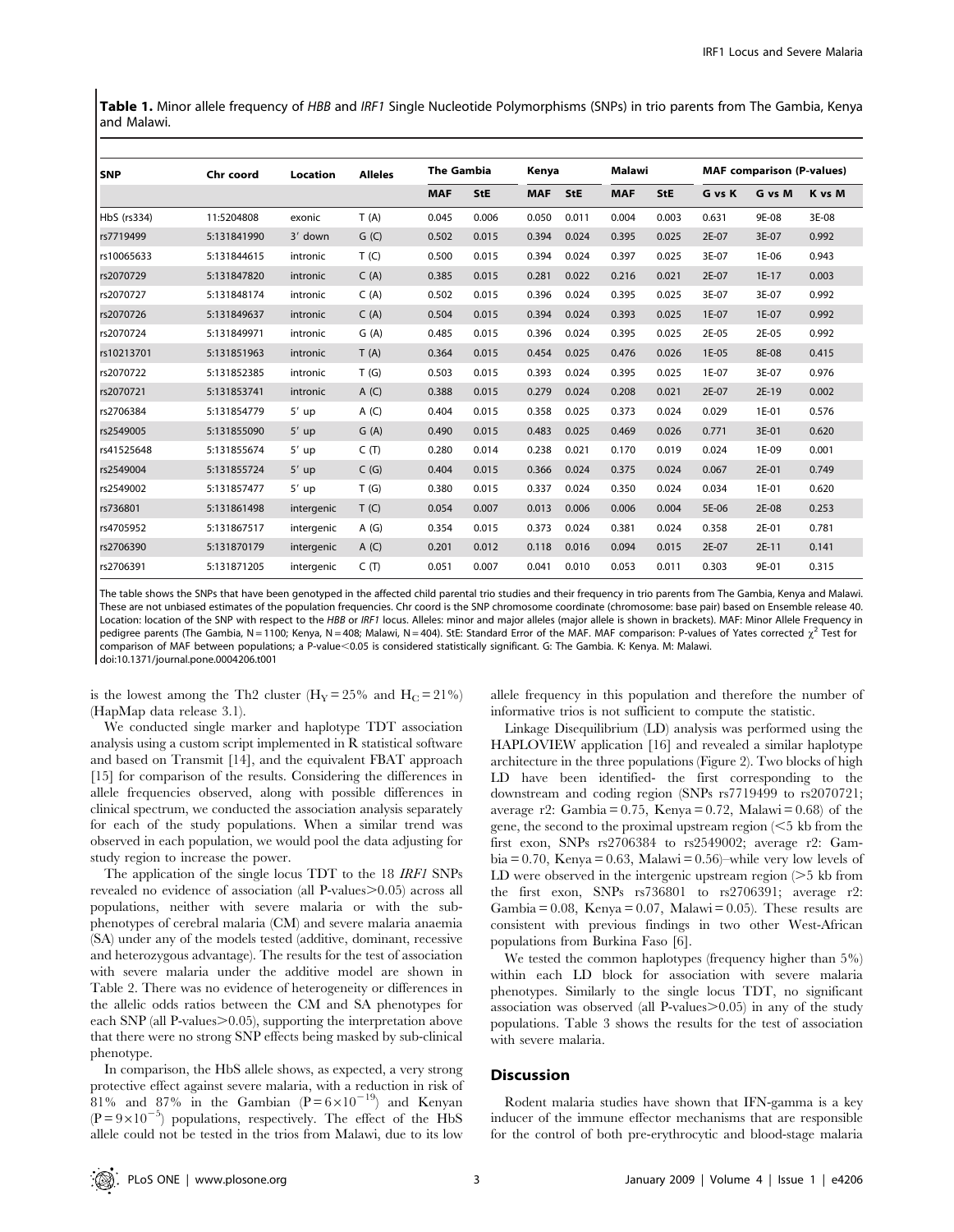Table 2. Single marker Transmission Disequilibrium Test (TDT) of association with severe malaria in Gambian, Kenyan and Malawian child-parental trios.

| <b>SNP</b>  | <b>Inform</b> |           | <b>The Gambia</b> |            |              | <b>Inform</b> | Kenya     |      |                |               | Inform | Malawi    |            |            |             |
|-------------|---------------|-----------|-------------------|------------|--------------|---------------|-----------|------|----------------|---------------|--------|-----------|------------|------------|-------------|
|             |               | <b>OR</b> | <b>LCL</b>        | <b>UCL</b> | <b>TDTP</b>  |               | <b>OR</b> |      | <b>LCL UCL</b> | <b>TDTP</b>   |        | <b>OR</b> | <b>LCL</b> | <b>UCL</b> | <b>TDTP</b> |
| HbS (rs334) | 170           | 0.19      | 0.13              | 0.28       | $6E10^{-19}$ | 26            | 0.13      | 0.04 | 0.43           | $9E10^{-5}$ 3 |        |           |            |            |             |
| rs7719499   | 513           | 0.98      | 0.82              | 1.17       | 0.83         | 169           | 0.99      | 0.73 | 1.34           | 0.94          | 195    | 0.89      | 0.67       | 1.18       | 0.43        |
| rs10065633  | 499           | 0.96      | 0.80              | 1.14       | 0.62         | 168           | 1.00      | 0.74 | 1.35           | 1.00          | 185    | 0.91      | 0.68       | 1.21       | 0.51        |
| rs2070729   | 496           | 1.00      | 0.84              | 1.19       | 1.00         | 154           | 1.00      | 0.73 | 1.37           | 1.00          | 131    | 0.77      | 0.55       | 1.09       | 0.14        |
| rs2070727   | 504           | 0.93      | 0.78              | 1.11       | 0.42         | 169           | 0.97      | 0.71 | 1.30           | 0.82          | 194    | 0.94      | 0.71       | 1.25       | 0.67        |
| rs2070726   | 494           | 0.96      | 0.81              | 1.15       | 0.65         | 163           | 1.04      | 0.76 | 1.41           | 0.81          | 178    | 0.98      | 0.73       | 1.31       | 0.88        |
| rs2070724   | 460           | 0.97      | 0.81              | 1.17       | 0.78         | 167           | 1.06      | 0.78 | 1.44           | 0.70          | 193    | 1.05      | 0.79       | 1.40       | 0.72        |
| rs10213701  | 452           | 0.94      | 0.78              | 1.13       | 0.51         | 172           | 1.02      | 0.76 | 1.38           | 0.88          | 156    | 0.88      | 0.64       | 1.20       | 0.42        |
| rs2070722   | 493           | 0.95      | 0.80              | 1.13       | 0.56         | 161           | 1.01      | 0.74 | 1.38           | 0.94          | 183    | 0.89      | 0.66       | 1.19       | 0.42        |
| rs2070721   | 468           | 1.00      | 0.83              | 1.20       | 1.00         | 103           | 1.24      | 0.84 | 1.83           | 0.28          | 111    | 0.79      | 0.54       | 1.15       | 0.22        |
| rs2706384   | 489           | 0.97      | 0.81              | 1.16       | 0.75         | 131           | 0.87      | 0.62 | 1.23           | 0.43          | 178    | 0.89      | 0.67       | 1.20       | 0.45        |
| rs2549005   | 484           | 1.03      | 0.86              | 1.23       | 0.79         | 156           | 0.93      | 0.68 | 1.27           | 0.63          | 150    | 0.97      | 0.71       | 1.34       | 0.87        |
| rs41525648  | 412           | 0.98      | 0.81              | 1.19       | 0.84         | 138           | 1.00      | 0.72 | 1.40           | 1.00          | 114    | 0.84      | 0.58       | 1.21       | 0.35        |
| rs2549004   | 490           | 0.98      | 0.82              | 1.16       | 0.79         | 166           | 0.93      | 0.69 | 1.26           | 0.64          | 187    | 0.97      | 0.73       | 1.29       | 0.83        |
| rs2549002   | 483           | 0.96      | 0.80              | 1.14       | 0.62         | 166           | 0.95      | 0.70 | 1.29           | 0.76          | 180    | 0.96      | 0.71       | 1.28       | 0.77        |
| rs736801    | 85            | 0.73      | 0.48              | 1.13       | 0.16         | 9             | 0.80      | 0.21 | 2.98           | 0.74          | 4      | 0.33      | 0.03       | 3.20       | 0.32        |
| rs4705952   | 462           | 1.00      | 0.83              | 1.20       | 1.00         | 191           | 1.20      | 0.90 | 1.59           | 0.22          | 177    | 1.08      | 0.81       | 1.45       | 0.60        |
| rs2706390   | 313           | 0.97      | 0.78              | 1.21       | 0.78         | 83            | 0.93      | 0.60 | 1.43           | 0.74          | 63     | 1.42      | 0.86       | 2.35       | 0.17        |
| rs2706391   | 95            | 0.73      | 0.48              | 1.09       | 0.12         | 26            | 1.00      | 0.46 | 2.16           | 1.00          | 28     | 1.55      | 0.72       | 3.30       | 0.26        |

The table shows the SNPs tested in association analysis with severe malaria and results of the TDT in the three populations of affected child-parental trios. Inform is the number of informative trios. OR: Odds Ratio comparing the risk of the minor vs major allele. LCL and UCL: Lower and Upper Confidence Limits of a 95% Confidence Interval respectively. TDT P: P-value for the family-based test of association. P-values<0.05 are shown in bold. doi:10.1371/journal.pone.0004206.t002



Figure 2. Linkage Disequilibrium (LD) architecture of the IRF1 locus in The Gambia, Kenya and Malawi. Typed single nucleotide polymorphisms (SNPs) are represented on the vertical axis and ordered by chromosome position as in Table 1. Diagonal lines in two directions link each SNP to each of the other 17 SNPs. The LD ( $\Delta^2$ ) between each pair of markers is represented by diamonds of different colours (see legend).  $\Delta^2$  is a simple measure of correlation between markers and is calculated as follows: (f<sub>AB</sub> f<sub>ab</sub>-f<sub>Ab</sub> f<sub>aB</sub>)<sup>2</sup>/(f<sub>A</sub> f<sub>a</sub> f<sub>B</sub> f<sub>b</sub>), where f stands for frequency, A and a denote the alleles at the first marker, B and b denote the alleles at the second marker, Ab is the haplotype carrying the major allele for the first marker and the minor allele for the second marker and so on. Blocks 1 and 2 are set of markers in high LD identified within the gene using the HAPLOVIEW application [16].

doi:10.1371/journal.pone.0004206.g002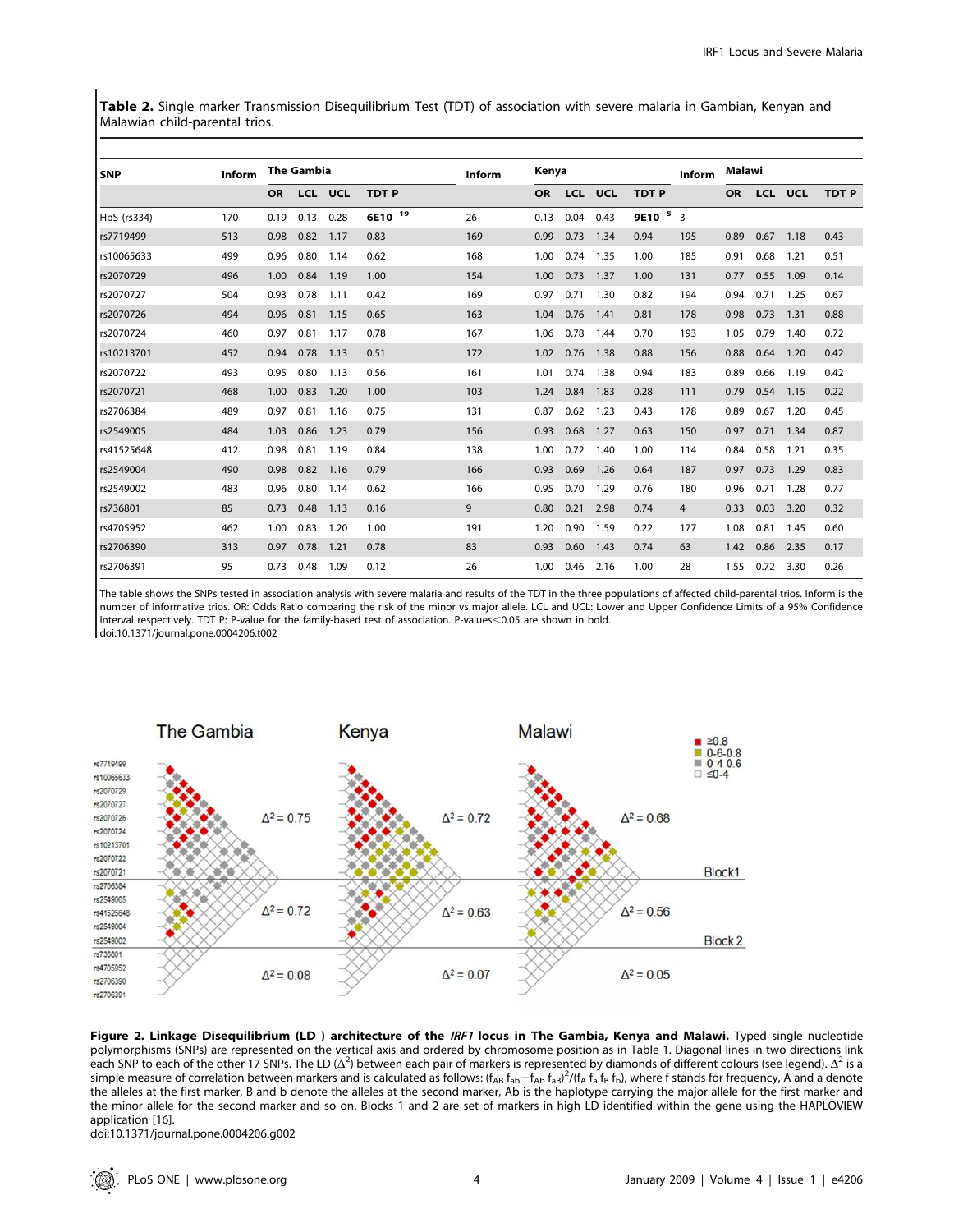Table 3. Haplotype Transmission Disequilibrium Test (TDT) of association with severe malaria in Gambian, Kenyan and Malawian child-parental trios.

| Haplotypes         | <b>The Gambia</b> |                |      |      |      |               | Kenya |                              |      |      |      |      |      | Malawi         |      |            |            |       |  |
|--------------------|-------------------|----------------|------|------|------|---------------|-------|------------------------------|------|------|------|------|------|----------------|------|------------|------------|-------|--|
|                    |                   | Freg Inform OR |      |      |      | LCL UCL TDT P |       | Freq Inform OR LCL UCL TDT P |      |      |      |      |      | Freq Inform OR |      | <b>LCL</b> | <b>UCL</b> | TDT P |  |
| <b>Block 1</b>     |                   |                |      |      |      |               |       |                              |      |      |      |      |      |                |      |            |            |       |  |
| <b>GTCCCGATA</b>   | 0.38              | 470            | 0.96 | 0.82 | 1.18 | 0.64          | 0.27  | 151.60                       | 0.97 | 0.72 | 1.35 | 0.83 | 0.21 | 124.1          | 1.11 | 0.73       | 1.49       | 0.57  |  |
| <b>I</b> CCAAAATGC | 0.36              | 438            | 1.09 | 0.86 | 1.25 | 0.35          | 0.45  | 186.80                       | 0.98 | 0.75 | 1.32 | 0.90 | 0.48 | 179.2          | 1.13 | 0.79       | 1.41       | 0.43  |  |
| <b>CCAAAAAGC</b>   | 0.14              | 213            | 0.84 | 0.71 | 1.21 | 0.20          | 0.16  | 110.80                       | 1.06 | 0.71 | 1.49 | 0.74 | 0.13 | 85.9           | 0.82 | 0.60       | 1.40       | 0.36  |  |
| <b>GTACCGATC</b>   | 0.11              | 208            | 1.06 | 0.78 | 1.35 | 0.67          | 0.11  | 79.70                        | 1.03 | 0.65 | 1.57 | 0.89 | 0.18 | 99.8           | 0.84 | 0.63       | 1.38       | 0.40  |  |
| <b>Block 2</b>     |                   |                |      |      |      |               |       |                              |      |      |      |      |      |                |      |            |            |       |  |
| <b>CATGG</b>       | 0.51              | 498            | 1.00 | 0.84 | 1.19 | 0.96          | 0.52  | 183.60                       | 0.90 | 0.72 | 1.28 | 0.50 | 0.52 | 181.4          | 1.01 | 0.75       | 1.34       | 0.95  |  |
| <b>AGCCT</b>       | 0.28              | 409            | 1.03 | 0.84 | 1.23 | 0.74          | 0.24  | 136.90                       | 1.01 | 0.72 | 1.40 | 0.97 | 0.17 | 117.5          | 1.18 | 0.75       | 1.54 0.38  |       |  |
| <b>AGTCT</b>       | 0.10              | 185            | 1.09 | 0.78 | 1.38 | 0.58          | 0.09  | 68.80                        | 1.28 | 0.69 | 1.79 | 0.31 | 0.16 | 98.4           | 0.81 | 0.61       | 1.35       | 0.29  |  |
| <b>CGTGG</b>       | 0.09              | 147            | 0.91 | 0.69 | 1.33 | 0.57          | 0.11  | 83.00                        | 1.08 | 0.67 | 1.59 | 0.73 | 0.10 | 66.2           | 0.86 | 0.58       | 1.52       | 0.55  |  |

The table shows the common haplotypes (frequency higher than 5%) within each LD block identified in the gene, their frequency and the results of family-based test of association with severe malaria in the three populations of affected child-parental trios. Freq: frequency of the haplotype in trio parents. These are not unbiased estimates of the population frequencies. OR: Odds Ratio comparing the risk of the untransmitted versus the transmitted haplotype. All other abbreviations as in Table 2. doi:10.1371/journal.pone.0004206.t003

infection [reviewed in 17]. Consistent with the mouse model, studies conducted in human populations have shown that malaria induced IFN-gamma production is associated with lower infection rates and resistance to re-infection [18] and with reduced risk of clinical malaria [19]. For these reasons IFN-gamma is considered as a correlate of cellular immunity to malaria and thus used as a marker for vaccines immunogenicity and efficacy [17]. On the other hand, both in mice and humans, an excessive inflammatory response with high systemic levels of IFN-gamma, TNF-alpha, IL-6 and IL-1, has long been correlated with immune-based pathogenesis of severe disease [reviewed in 20]. The tight regulation of IFN-gamma production and signalling appears therefore of great importance in determining susceptibility to malaria.

We have previously investigated the role of the transcription factor IRF-1, a critical effector molecule in IFN-gamma signalling, in susceptibility to malaria by conducting genetic association studies in Burkina Faso based on cross-sectional parasitological surveys and case-control clinical studies. We have shown that IRF1 polymorphisms are associated with the control of P. falciparum infection (parasite prevalence and density), both in healthy adult subjects and in children with uncomplicated and severe malaria. In those studies we did not find conclusive evidence for the involvement of this locus in the severe manifestations of malaria disease. Indeed, only a trend of association with small differential risk of severe disease was suggested [6].

In the present study we investigated whether genetic variation at the IRF1 locus affects susceptibility to severe malaria by performing a family based association test in nuclear trios consisting of an affected child and his/her two parents from The Gambia, Kenya and Malawi. The trio design is robust to population stratification. We did not observe any significant associations between the SNPs or haplotypes analysed in severe malaria in any of the three study populations.

There are various possible interpretations of these findings. The effects of IRF1 polymorphisms on severe malaria may be too small to be detected with this sample size, or may affect only a subphenotype of severe malaria. It is likely that the genetic basis of susceptibility to malaria is built upon many different protective genes, each individually resulting in small effects [21]. This study

lacks power to detect a small effect [13]. For example, consider a situation where we have 555 trios and wish to detect (assuming a false positive rate of 5%) a multiplicative genotypic effect at a SNP with minor allele frequency of 0.2. If the magnitude of the odds ratio to detect is 1.5 (50% increased risk) we would have  $>90\%$ power. However, if we wish to detect an odds ratio of only 1.2 (20% increased risk), we would have only 42% power, and would require  $\sim$ 1400 trios to achieve 80% power. These estimates also assume that the SNP genotyped is in perfect linkage disequilibrium  $(\Delta^2=1)$  with the causal polymorphism. Overall, we find no evidence that IRF1 is a strong determinant of susceptibility to severe disease in our study populations.

When considering the exceptionally high diversity of the human genome in African populations [8] we must also take into account that different malaria-resistant alleles may have arisen in different populations due to differences in selective pressure and demographic history. This is the case, for example, of HbC, whose prevalence varies greatly between neighbouring countries and even villages [22,23]. It is therefore possible that IRF1 functional variants with an effect on malaria susceptibility/resistance exist in the Fula and Mossi populations of Burkina Faso but not in the study populations presented here. Moreover, we cannot rule out that a different pattern of association could be observed in other African populations as a consequence of a different genetic background. Further disease-association studies across Africa and including Burkina Faso will be needed to answer this question.

Finally, it might be possible that the association of IRF1 polymorphisms with the ability to control P. falciparum infection and the lack of association with susceptibility to severe disease actually reflect differences in the molecular mechanisms underlying protective/pathological immune responses at different stages of infection. The gene regulatory networks of the immune system that are activated during malaria infection and that are responsible for parasite killing may differ from those leading to an overreaction to the parasite that is harmful to the host, depending for example on the molecular triggers from the parasite or on the tissues involved. That this could be the case has been recently suggested by a genome-wide linkage analysis of parasite density and mild malaria in two Senegalese villages. Regions of linkage showed little if any overlap with genes previously described to be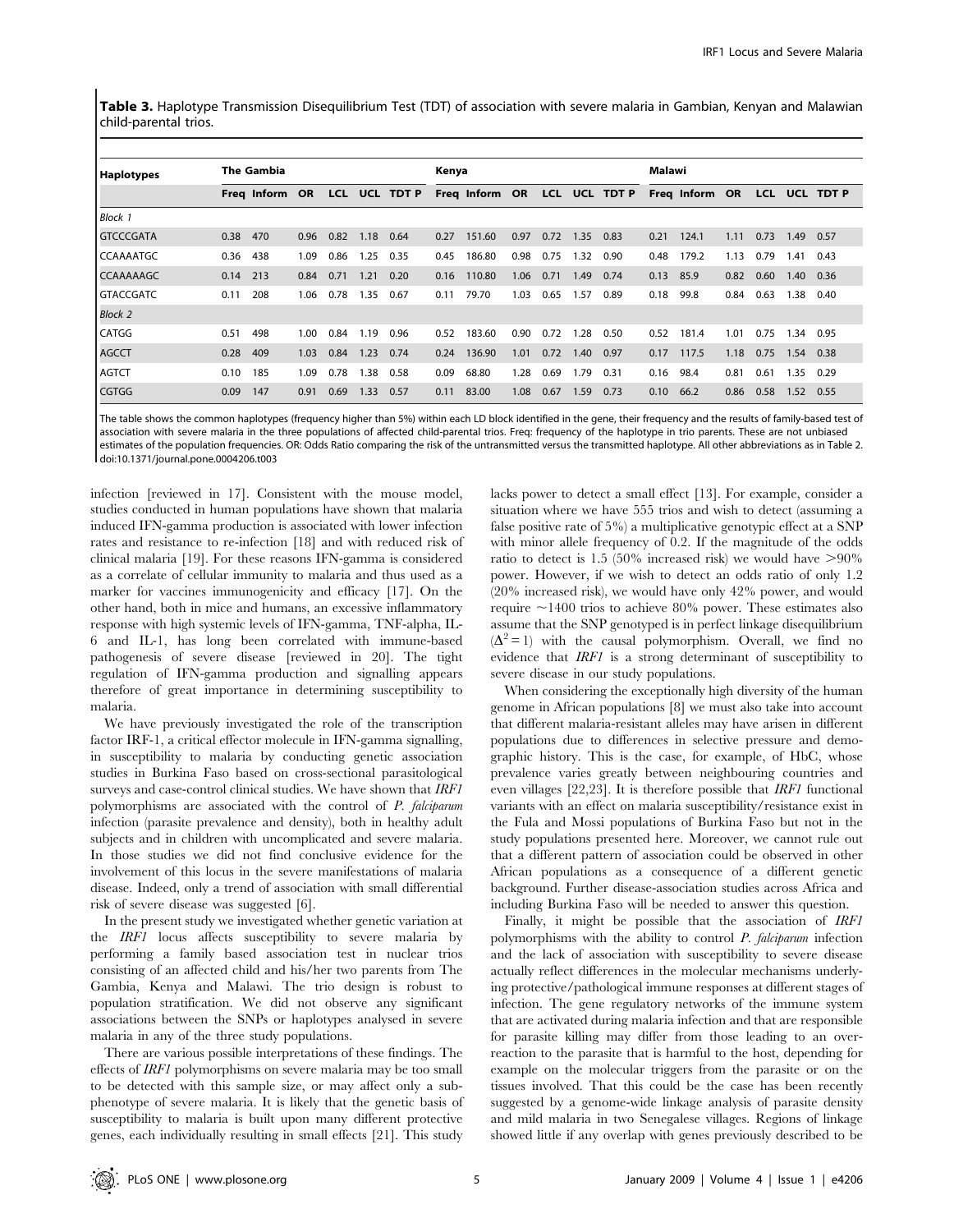associated with severe malaria, while showing an overlap with genes involved in asthma and atopy related traits [24]. Further insights could be gained by conducting fine mapping studies in multiple populations of larger sample size, where both phenotypes, parasite load and disease severity, could be inspected against the same genetic background. However, the data so far available offer no evidence that the molecular pathways regulated by the transcription factor IRF-1 are involved in immune-based pathogenesis of severe malaria.

## Methods

#### Child-parental trios

Severe malaria patient samples were collected as part of ongoing epidemiological studies at the Royal Victoria Hospital, Banjul, The Gambia (555 trios); the Kilifi District Hospital, Kilifi, Kenya (204 trios); and the Queen Elizabeth Central Hospital, Blantyre, Malawi (202 trios). Nuclear family trios comprised one affected child and his two parents.

The research protocols used in this study have obtained approval from the relevant ethics committees: the United Kingdom approval was given by the Oxfordshire Clinical Research Ethics Committee (OxREC); the Gambian approval was given by the Gambia Government/Medical Research Council (MRC) Joint Ethics Committee; the Kenyan approval was given by Kenya Medical Research Institute (KEMRI)/National Ethical Review Committee; the Malawi approval was given by the Health Sciences Research Committee and College of Medicine Research Committee (COMRC).

All DNA samples were collected and genotyped following informed consent from participants. Some of the samples for this study were collected with written consent, others with verbal consent. In all cases the advice of the local ethics committee about the appropriate ways of recording consent in the local research context was followed.

The family trios were assessed for pedigree misspecification using a panel of 48 additional markers spread across the genome and the Nucl3ar software package [12].

#### Severe malaria cases and phenotypes definition

All cases were children admitted to hospital with evidence of P. falciparum on blood film and clinical features of severe malaria [25,26]. We used a Blantyre coma score of  $\leq$ 2 as a criterion of cerebral malaria (CM), and haemoglobin  $\leq$ 5 g/dl or packed cell volume  $<$ 15% as a criterion of severe malaria anaemia (SA). Some individuals had both CM and SA. Of the severe malaria cases that were not CM or SA by these criteria, most had lesser degrees of coma (Blantyre coma score 3) or anaemia (Hb 5–6 g/dl), or other complications such as respiratory distress.

The sub-clinical phenotype frequencies in the probands were: (i) The Gambia (443 CM, 239 SA, 141 both CM/SA, 14 other), (ii) Kenya (109 CM, 77 SA, 31 CM/SA, 49 other) and (iii) Malawi (195 CM, 52 SA, 49 CM/SA, 4 other).

The median (range) ages of the Gambian, Kenyan and Malawian cases expressed in months were 41 (0-156), 26 (0-121) and 31.5 (2-156), respectively.

## Markers selection, DNA samples preparation and genotyping

Single Nucleotide Polymorphisms (SNPs) in the region 10 kb upstream to 10 kb downstream of the IRF1 gene were identified from public databases (dbSNP build 126, Ensemble release 40) and the literature.

18 polymorphisms were selected on the basis of the following criteria: validated status by frequency, haplotype tagging SNP (htSNP) in the HapMap Yoruba population, overall coverage of the locus with regular spread (density of 1 SNP every 2 Kb on average), encompassing exonic, intronic, regulatory regions of the gene. Database identifiers and location with respect to the IRF1 gene of the 18 SNPs are displayed in Figure 1 and listed in Table 1.

Genomic DNA samples underwent whole genome amplification through either Primer Extension Pre-amplification (PEP) [27] or Multiple Displacement Amplification (MDA) [28] before genotyping.

The genotypes for the selected polymorphisms were determined through the SEQUENOM<sup>®</sup> MassARRAY<sup>TM</sup> System [29]. One assay (rs839) did not pass quality filters following initial testing (call  $rate < 90\%$  and evidence that the genotypes in the founders deviated from Hardy-Weinberg equilibrium [30]  $(P<0.001)$ . This SNP has therefore been excluded from any further analysis.

#### Haplotypes and Linkage Disequilibrium architecture

Haplotypes have been constructed using family data and the Stephens-Donnelly method [31]. Haplotypes blocks across the genes have been defined using the HAPLOVIEW application [16], based on the method originally described by Gabriel and colleagues [32].

LD metrics and graphs showing LD patterns have been generated using the MARKER (http://www.gmap.net/perl/ marker/marker\_entry) application. Typed single nucleotide polymorphisms (SNPs) are represented on the vertical axis and ordered by chromosome position as in Figure 1. The linkage disequilibrium between each pair of markers is represented by diamonds of different colours.

## Statistical methods

Allele frequencies have been calculated among pedigree founders and Hardy-Weinberg equilibrium has been tested, using the dedicated software PEDSTATS [33]. These are not unbiased estimates of the population frequencies. Allele distributions between populations have been compared by Yates-corrected  $\chi^2$ test. If contingency tables had less than 5 expected events per cell, Fisher's exact test was used.

Trio association analysis was performed using the transmission disequilibrium test (TDT). This tests for family-based association in the presence of genetic linkage between a SNP and severe malaria [10], and is robust to the presence of population structure. Single locus and haplotype versions of the TDT were implemented using R statistical software based on Transmit [14]. The FBAT application [15] (software available at http://biosun1.harvard. edu/~fbat/fbat.htm) has been used for comparison of the results.

Haemoglobin genotyping was previously performed on all samples included in the study [34] and association of HbS with severe malaria has been used as positive control for the TDT results.

A P-value of 0.05 has been considered as the threshold for statistical significance.

#### Acknowledgments

We are gratefully indebted to the children and their parents for their participation in this study. This manuscript is published with the permission of the director of the Kenya Medical Research Institute.

#### Author Contributions

Conceived and designed the experiments: VDM DM DPK KR. Performed the experiments: VDM SA SC MD AEF AG AR. Analyzed the data: VDM TGC KR. Contributed reagents/materials/analysis tools: DPK KR. Wrote the paper: VDM TGC DM DPK KR. Conducted the clinical studies: MJ FSJ MP MG CRJCN NP TW KM MEM TET.